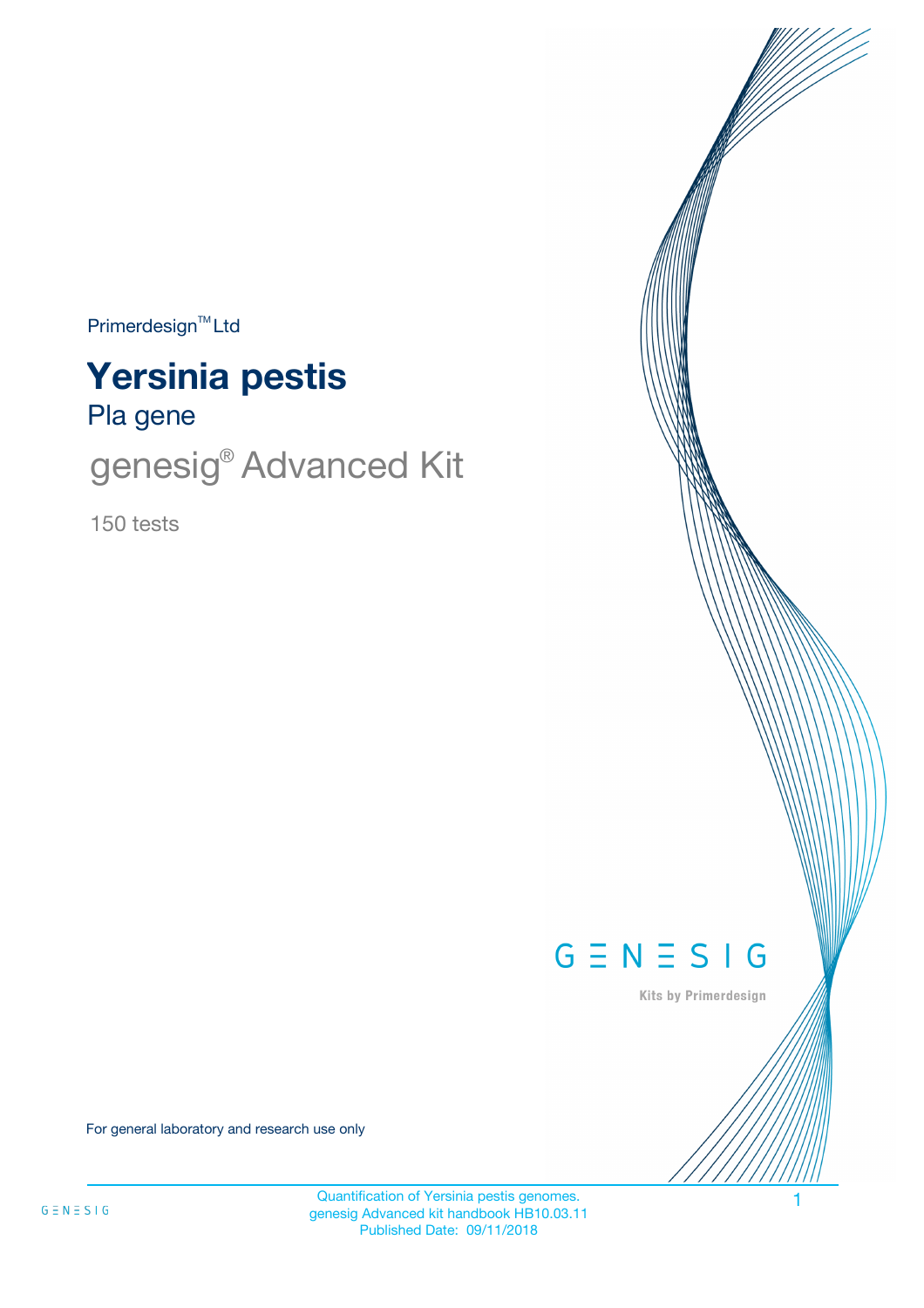## Introduction to Yersinia pestis

Yersinia pestis (formerly known as Pasteurella pestis) is a Gram-negative, rodshaped coccobacillus, which can infect humans and various animals. It causes the deadly disease called plague. Human Y. pestis infection takes three main forms: pneumonic, septicemic, and bubonic plagues. All three forms were responsible for a number of high-mortality epidemics throughout human history, including: the sixth century's Plague of Justinian and the Black Death.

The main reservoir of Y. pestis is rodents. A variety of species can be hosts, however some are known to have variable resistance which means they can be asymptomatic carriers. Y. pestis is usually transmitted to human via the bites of infected fleas. If the disease has taken the pneumonic form, then it can be transmitted by coughing and possibly sneezing. Flea bites allow for the bacteria to pass the skin barrier. Y. pestis expresses a plasminogen activator that is an important virulence factor for pneumonic plague and that might degrade on blood clots to facilitate systematic invasion. Y. pestis proliferates inside lymph nodes, where it is able to avoid destruction by cells of the immune system such as macrophages. The ability of Y. pestis to inhibit phagocytosis allows it to grow in lymph nodes and cause lymphadenopathy.

The incubation period of Y. pestis is between 2 and 6 days. Symptoms normally associated with plague are fatigue, fever and aches, gangrene and the swelling of lymph nodes. This results in buboes, the classic sign of bubonic plague. Death can occur in under two weeks. Several subspecies have been identified. Y. p. antiqua, Y. p. mediaevalis and Y. p. orientalis. The sixth-century Plague of Justinian and the Black Death are thought to have been caused by earlier, now extinct, forms of the bacterium.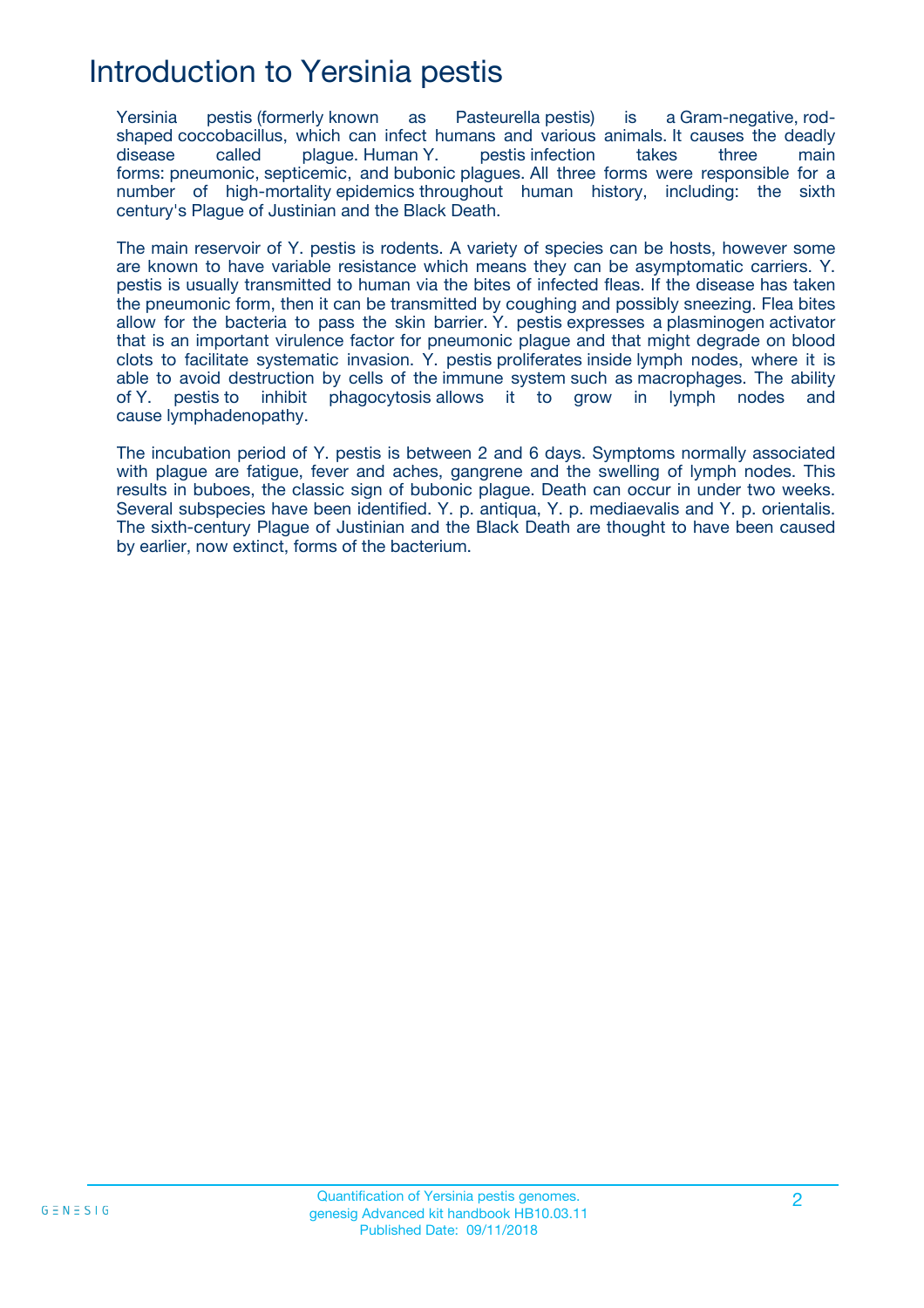# **Specificity**

The Primerdesign genesig Kit for Yersinia pestis (Y.pestis) genomes is designed for the in vitro quantification of Y.pestis genomes. The kit is designed to have a broad detection profile. Specifically, the primers represent 100% homology with over 95% of the NCBI database reference sequences available at the time of design.

The dynamics of genetic variation means that new sequence information may become available after the initial design. Primerdesign periodically reviews the detection profiles of our kits and when required releases new versions.

If you require further information, or have a specific question about the detection profile of this kit then please send an e.mail to enquiry@primerdesign.co.uk and our bioinformatics team will answer your question.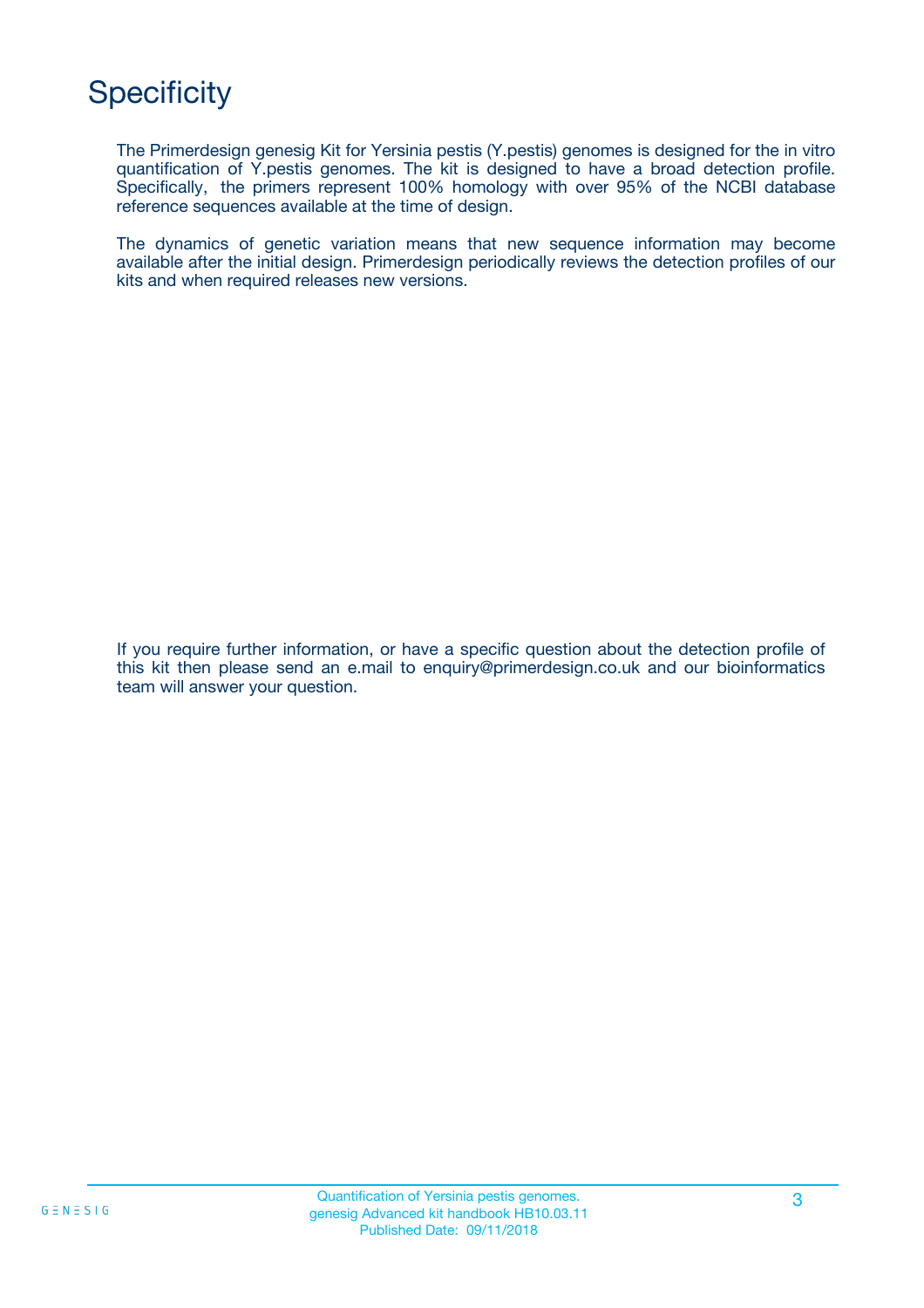## Kit contents

- **Y.pestis specific primer/probe mix (150 reactions BROWN)** FAM labelled
- **Y.pestis positive control template (for Standard curve RED)**
- **Internal extraction control primer/probe mix (150 reactions BROWN)** VIC labelled as standard
- **Internal extraction control DNA (150 reactions BLUE)**
- **Endogenous control primer/probe mix (150 reactions BROWN)** FAM labelled
- **RNase/DNase free water (WHITE)** for resuspension of primer/probe mixes
- **Template preparation buffer (YELLOW)** for resuspension of internal control template, positive control template and standard curve preparation

### Reagents and equipment to be supplied by the user

#### **Real-time PCR Instrument**

#### **Extraction kit**

This kit is recommended for use with genesig Easy DNA/RNA extraction kit. However, it is designed to work well with all processes that yield high quality RNA and DNA with minimal PCR inhibitors.

#### **oasig**TM **lyophilised or Precision**®**PLUS 2X qPCR Master Mix**

This kit is intended for use with oasig or PrecisionPLUS2X qPCR Master Mix.

**Pipettors and Tips**

**Vortex and centrifuge**

#### **Thin walled 1.5 ml PCR reaction tubes**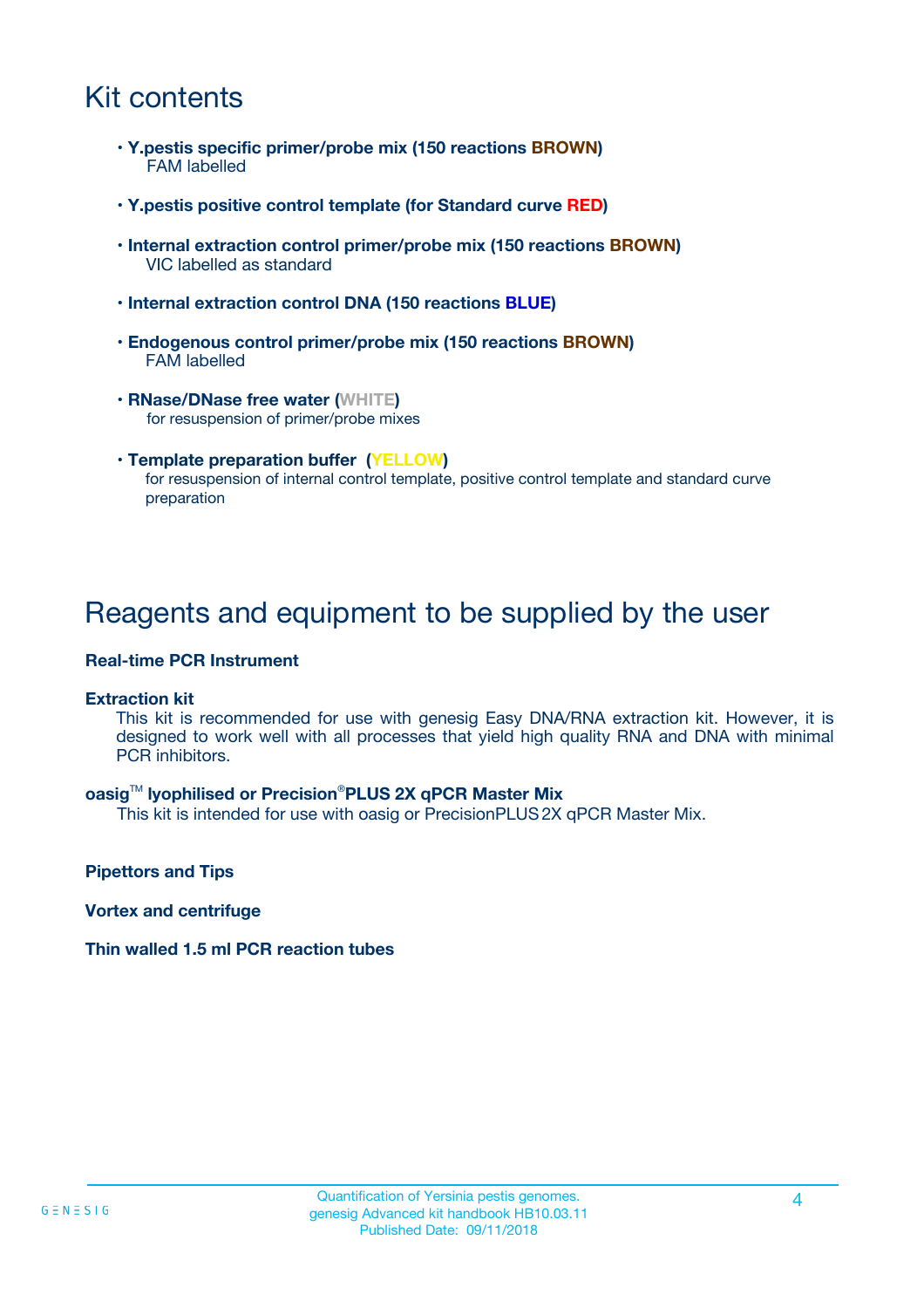### Kit storage and stability

This kit is stable at room temperature but should be stored at -20ºC on arrival. Once the lyophilised components have been resuspended they should not be exposed to temperatures above -20°C for longer than 30 minutes at a time and unnecessary repeated freeze/thawing should be avoided. The kit is stable for six months from the date of resuspension under these circumstances.

If a standard curve dilution series is prepared this can be stored frozen for an extended period. If you see any degradation in this serial dilution a fresh standard curve can be prepared from the positive control.

Primerdesign does not recommend using the kit after the expiry date stated on the pack.

### Suitable sample material

All kinds of sample material suited for PCR amplification can be used. Please ensure the samples are suitable in terms of purity, concentration, and DNA integrity (An internal PCR control is supplied to test for non specific PCR inhibitors). Always run at least one negative control with the samples. To prepare a negative-control, replace the template DNA sample with RNase/DNase free water.

### Dynamic range of test

Under optimal PCR conditions genesig Y.pestis detection kits have very high priming efficiencies of >95% and can detect less than 100 copies of target template.

### Notices and disclaimers

This product is developed, designed and sold for research purposes only. It is not intended for human diagnostic or drug purposes or to be administered to humans unless clearly expressed for that purpose by the Food and Drug Administration in the USA or the appropriate regulatory authorities in the country of use. During the warranty period Primerdesign genesig detection kits allow precise and reproducible data recovery combined with excellent sensitivity. For data obtained by violation to the general GLP guidelines and the manufacturer's recommendations the right to claim under guarantee is expired. PCR is a proprietary technology covered by several US and foreign patents. These patents are owned by Roche Molecular Systems Inc. and have been sub-licensed by PE Corporation in certain fields. Depending on your specific application you may need a license from Roche or PE to practice PCR. Additional information on purchasing licenses to practice the PCR process may be obtained by contacting the Director of Licensing at Roche Molecular Systems, 1145 Atlantic Avenue, Alameda, CA 94501 or Applied Biosystems business group of the Applera Corporation, 850 Lincoln Centre Drive, Foster City, CA 94404. In addition, the 5' nuclease assay and other homogeneous amplification methods used in connection with the PCR process may be covered by U.S. Patents 5,210,015 and 5,487,972, owned by Roche Molecular Systems, Inc, and by U.S. Patent 5,538,848, owned by The Perkin-Elmer Corporation.

# Trademarks

Primerdesign™ is a trademark of Primerdesign Ltd.

genesig $^\circledR$  is a registered trademark of Primerdesign Ltd.

The PCR process is covered by US Patents 4,683,195, and 4,683,202 and foreign equivalents owned by Hoffmann-La Roche AG. BI, ABI PRISM® GeneAmp® and MicroAmp® are registered trademarks of the Applera Genomics (Applied Biosystems Corporation). BIOMEK® is a registered trademark of Beckman Instruments, Inc.; iCycler™ is a registered trademark of Bio-Rad Laboratories, Rotor-Gene is a trademark of Corbett Research. LightCycler™ is a registered trademark of the Idaho Technology Inc. GeneAmp®, TaqMan® and AmpliTaqGold® are registered trademarks of Roche Molecular Systems, Inc., The purchase of the Primerdesign™ reagents cannot be construed as an authorization or implicit license to practice PCR under any patents held by Hoffmann-LaRoche Inc.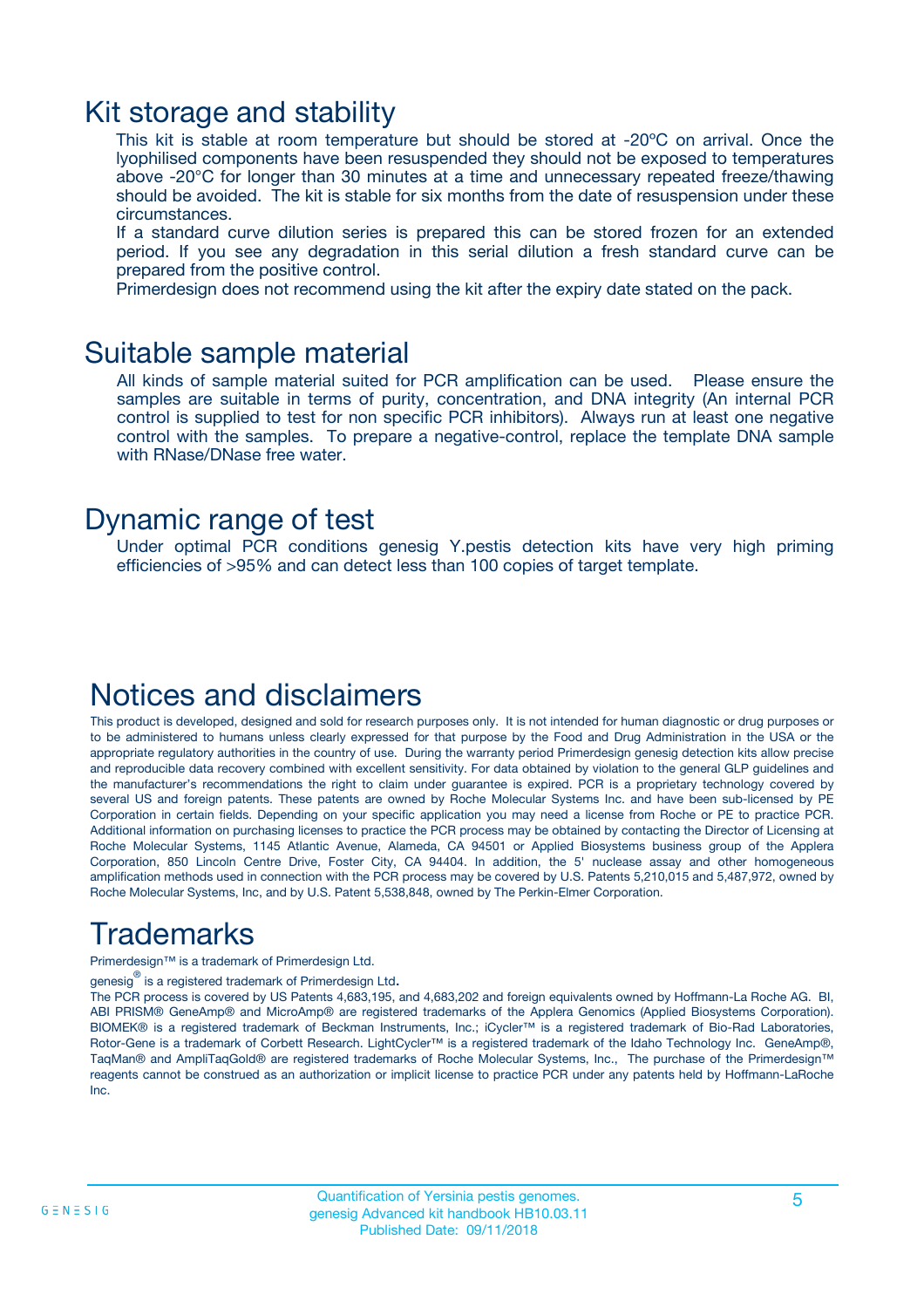## Principles of the test

#### **Real-time PCR**

A Y.pestis specific primer and probe mix is provided and this can be detected through the FAM channel.

The primer and probe mix provided exploits the so-called TaqMan® principle. During PCR amplification, forward and reverse primers hybridize to the Y.pestis DNA. A fluorogenic probe is included in the same reaction mixture which consists of a DNA probe labeled with a 5`-dye and a 3`-quencher. During PCR amplification, the probe is cleaved and the reporter dye and quencher are separated. The resulting increase in fluorescence can be detected on a range of qPCR platforms.

#### **Positive control**

For copy number determination and as a positive control for the PCR set up, the kit contains a positive control template. This can be used to generate a standard curve of Y.pestis copy number / Cq value. Alternatively the positive control can be used at a single dilution where full quantitative analysis of the samples is not required. Each time the kit is used, at least one positive control reaction must be included in the run. A positive result indicates that the primers and probes for detecting the target Y.pestis gene worked properly in that particular experimental scenario. If a negative result is obtained the test results are invalid and must be repeated. Care should be taken to ensure that the positive control does not contaminate any other kit component which would lead to false-positive results. This can be achieved by handling this component in a Post PCR environment. Care should also be taken to avoid cross-contamination of other samples when adding the positive control to the run. This can be avoided by sealing all other samples and negative controls before pipetting the positive control into the positive control well.

#### **Negative control**

To validate any positive findings a negative control reaction should be included every time the kit is used. For this reaction the RNase/DNase free water should be used instead of template. A negative result indicates that the reagents have not become contaminated while setting up the run.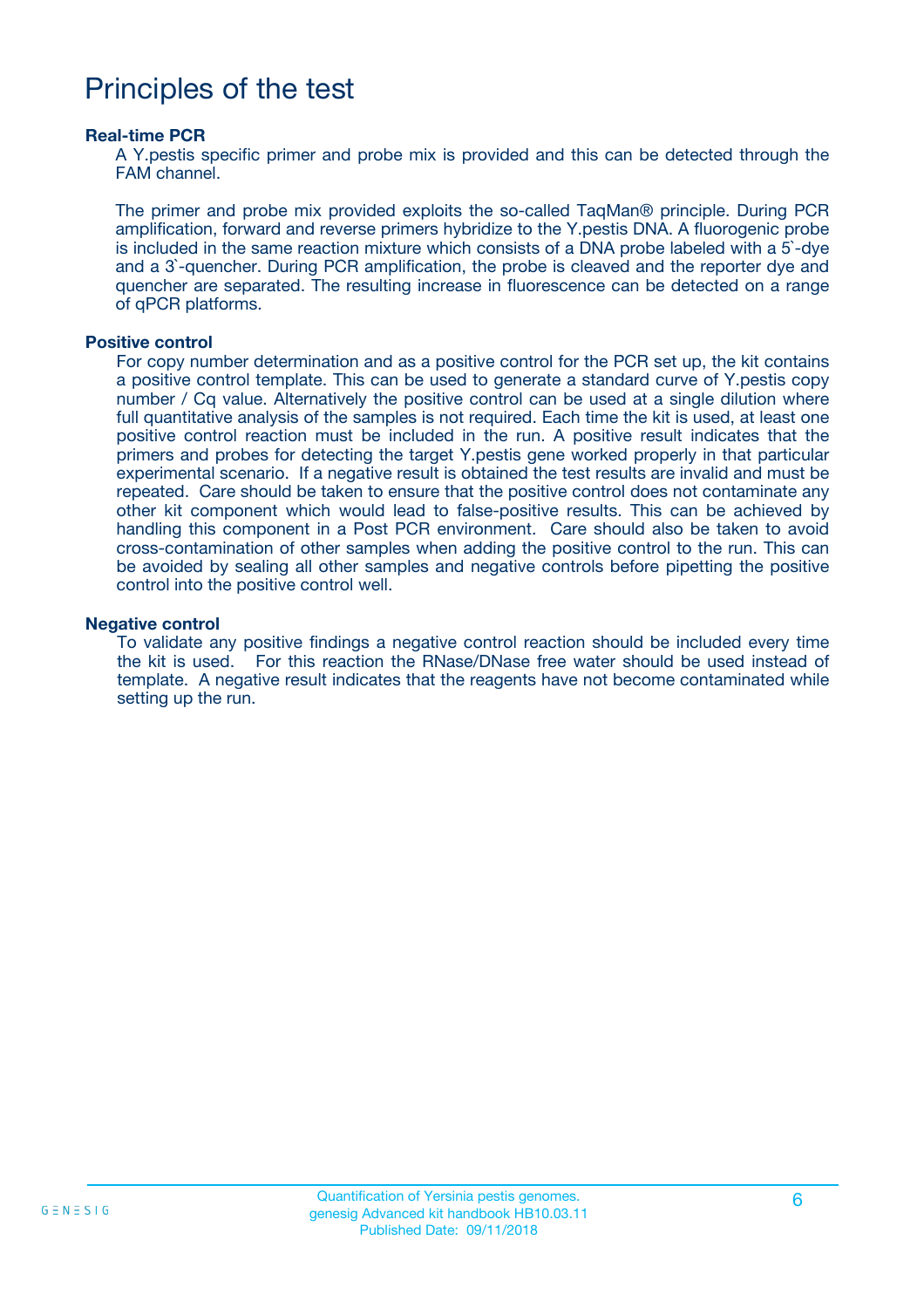#### **Internal DNA extraction control**

When performing DNA extraction, it is often advantageous to have an exogenous source of DNA template that is spiked into the lysis buffer. This control DNA is then co-purified with the sample DNA and can be detected as a positive control for the extraction process. Successful co-purification and qPCR for the control DNA also indicates that PCR inhibitors are not present at a high concentration.

A separate primer and probe mix are supplied with this kit to detect the exogenous DNA using qPCR. The primers are present at PCR limiting concentrations which allows multiplexing with the target sequence primers. Amplification of the control DNA does not interfere with detection of the Y.pestis target DNA even when present at low copy number. The Internal control is detected through the VIC channel and gives a Cq value of 28+/-3.

#### **Endogenous control**

To confirm extraction of a valid biological template, a primer and probe mix is included to detect an endogenous gene. Detection of the endogenous control is through the FAM channel and it is NOT therefore possible to perform a multiplex with the Y.pestis primers. A poor endogenous control signal may indicate that the sample did not contain sufficient biological material.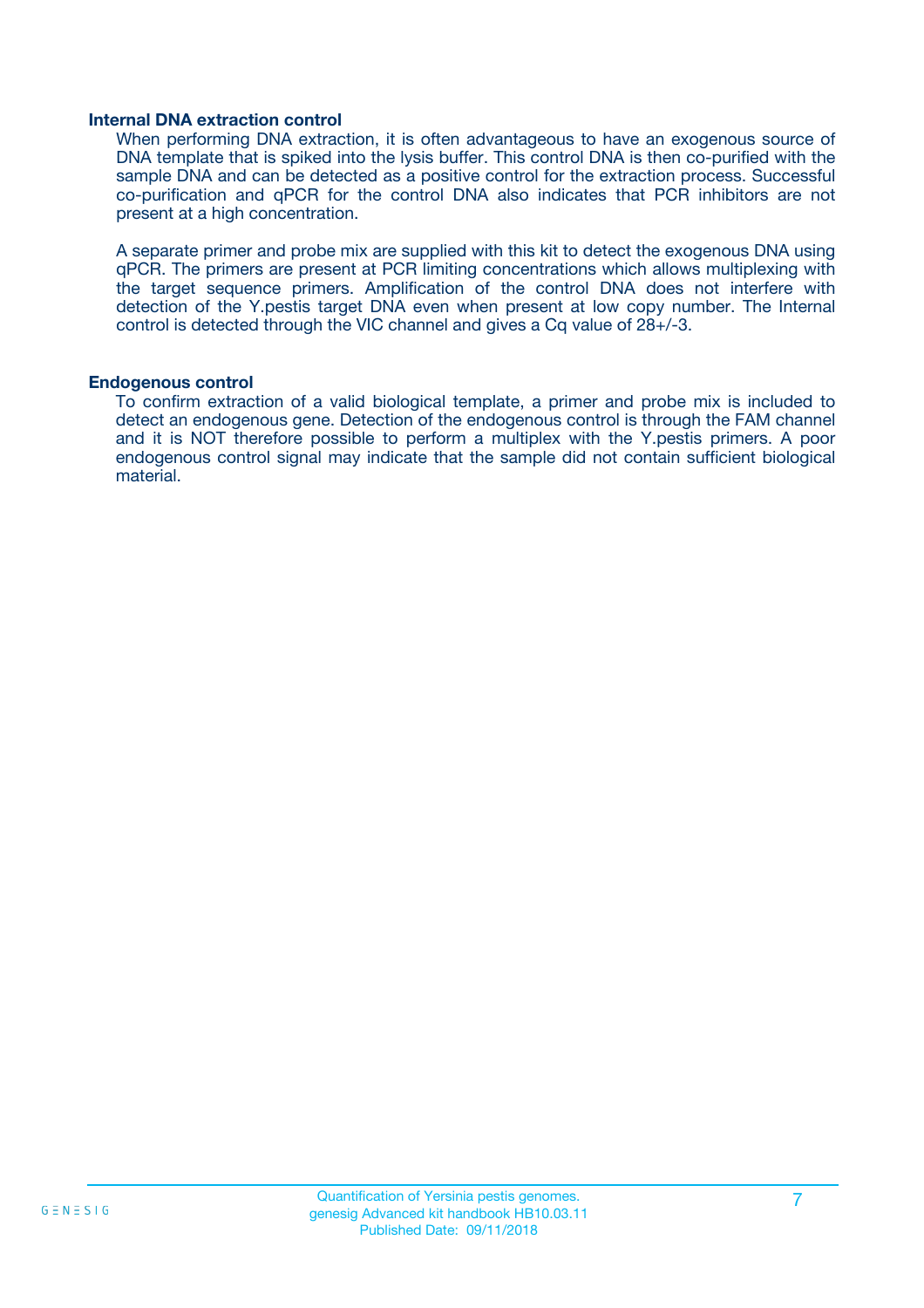### Resuspension protocol

To minimize the risk of contamination with foreign DNA, we recommend that all pipetting be performed in a PCR clean environment. Ideally this would be a designated PCR lab or PCR cabinet. Filter tips are recommended for all pipetting steps.

- **1. Pulse-spin each tube in a centrifuge before opening.** This will ensure lyophilised primer and probe mix is in the base of the tube and is not spilt upon opening the tube.
- **2. Resuspend the primer/probe mixes in the RNase/DNase free water supplied, according to the table below:**

To ensure complete resuspension, vortex each tube thoroughly.

| Component - resuspend in water                       |             |  |
|------------------------------------------------------|-------------|--|
| <b>Pre-PCR pack</b>                                  |             |  |
| Y.pestis primer/probe mix (BROWN)                    | $165$ µ     |  |
| Internal extraction control primer/probe mix (BROWN) | $165$ $\mu$ |  |
| Endogenous control primer/probe mix (BROWN)          | $165$ µ     |  |

**3. Resuspend the internal control template and positive control template in the template preparation buffer supplied, according to the table below:** To ensure complete resuspension, vortex each tube thoroughly.

| Component - resuspend in template preparation buffer |  |  |  |
|------------------------------------------------------|--|--|--|
| <b>Pre-PCR heat-sealed foil</b>                      |  |  |  |
| Internal extraction control DNA (BLUE)               |  |  |  |
| <b>Post-PCR heat-sealed foil</b>                     |  |  |  |
| Y.pestis Positive Control Template (RED) *           |  |  |  |

\* This component contains high copy number template and is a VERY significant contamination risk. It must be opened and handled in a separate laboratory environment, away from the other components.

### DNA extraction

The internal extraction control DNA can be added either to the DNA lysis/extraction buffer or to the DNA sample once it has been resuspended in lysis buffer.

**DO NOT add the internal extraction control DNA directly to the unprocessed biological sample as this will lead to degradation and a loss in signal.**

- **1. Add 4µl of the Internal extraction control DNA (BLUE) to each sample in DNA lysis/extraction buffer per sample.**
- **2. Complete DNA extraction according to the manufacturers protocols.**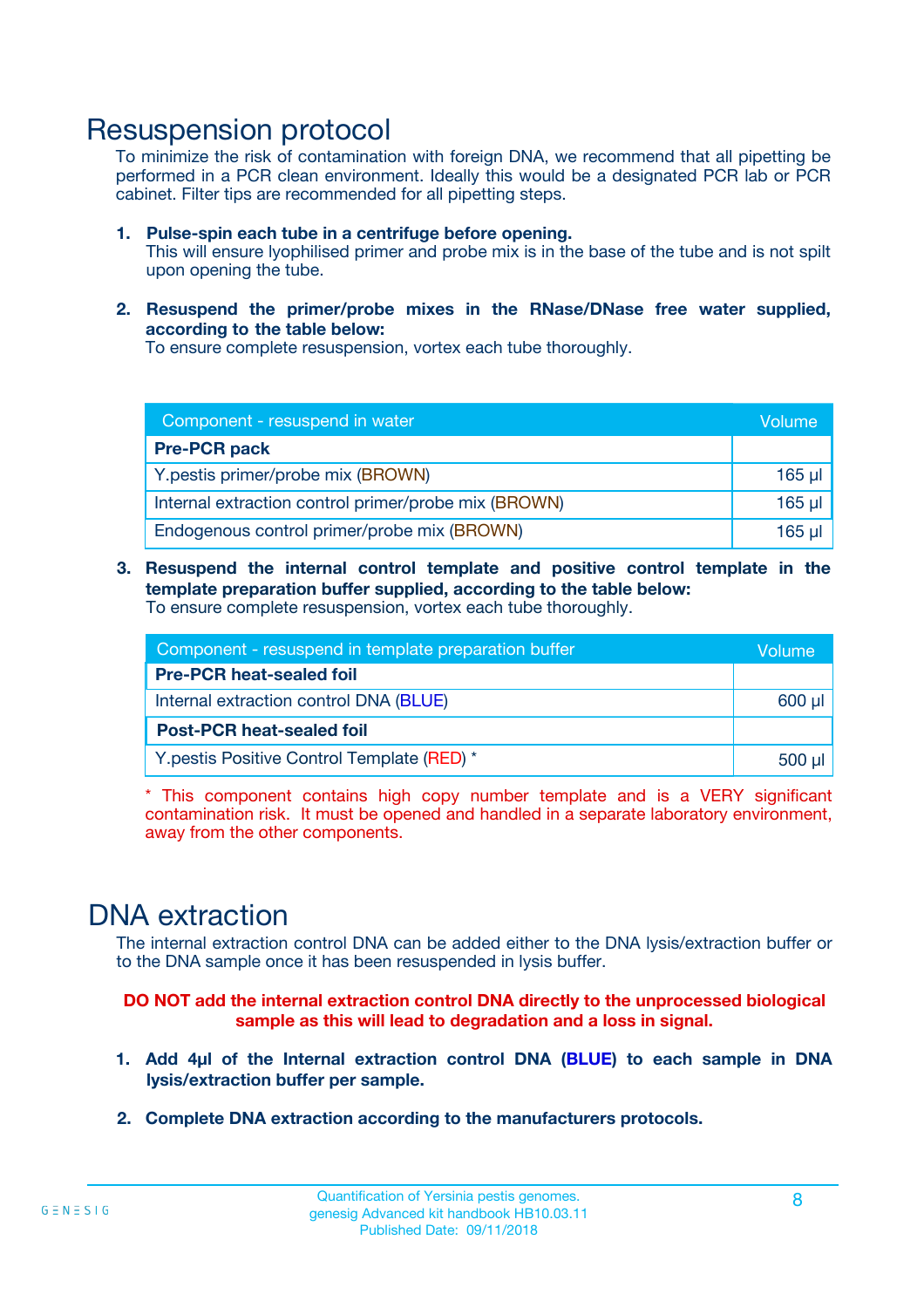# qPCR detection protocol

**1. For each DNA sample prepare a reaction mix according to the table below:** Include sufficient reactions for positive and negative controls.

| Component                                            | Volume   |
|------------------------------------------------------|----------|
| oasig or PrecisionPLUS 2X qPCR Master Mix            | $10 \mu$ |
| Y.pestis primer/probe mix (BROWN)                    | 1 µI     |
| Internal extraction control primer/probe mix (BROWN) | 1 µl     |
| <b>RNase/DNase free water (WHITE)</b>                | $3 \mu$  |
| <b>Final Volume</b>                                  | 15 µl    |

**2. For each DNA sample prepare an endogenous control reaction according to the table below (Optional):**

**This control reaction will provide useful information regarding the quality of the biological sample.**

| Component                                   | Volume          |
|---------------------------------------------|-----------------|
| oasig or PrecisionPLUS 2X qPCR Master Mix   | $10 \mu$        |
| Endogenous control primer/probe mix (BROWN) | 1 µI            |
| <b>RNase/DNase free water (WHITE)</b>       | 4 µl            |
| <b>Final Volume</b>                         | 15 <sub>µ</sub> |

- **3. Pipette 15µl of each mix into individual wells according to your qPCR experimental plate set up.**
- **4. Prepare sample DNA templates for each of your samples.**
- **5. Pipette 5µl of DNA template into each well, according to your experimental plate set up.**

For negative control wells use 5µl of RNase/DNase free water. The final volume in each well is 20ul.

**6. If a standard curve is included for quantitative analysis, prepare a reaction mix according to the table below:**

| Component                                 | Volume  |
|-------------------------------------------|---------|
| oasig or PrecisionPLUS 2X qPCR Master Mix | 10 µl   |
| Y.pestis primer/probe mix (BROWN)         | 1 µI    |
| <b>RNase/DNase free water (WHITE)</b>     | $4 \mu$ |
| <b>Final Volume</b>                       | 15 µl   |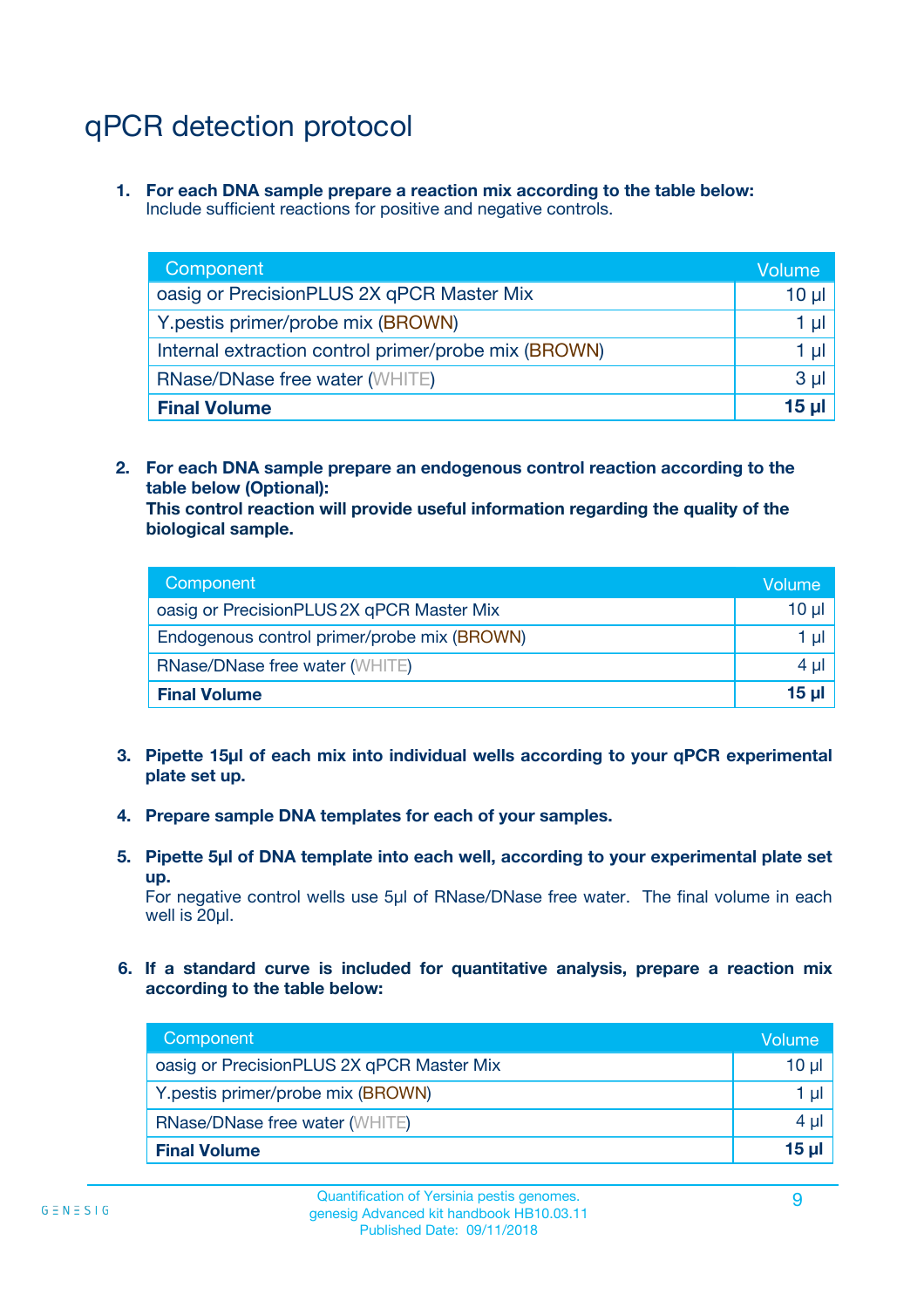#### **7. Preparation of standard curve dilution series.**

- 1) Pipette 90µl of template preparation buffer into 5 tubes and label 2-6
- 2) Pipette 10µl of Positive Control Template (RED) into tube 2
- 3) Vortex thoroughly
- 4) Change pipette tip and pipette 10µl from tube 2 into tube 3
- 5) Vortex thoroughly

Repeat steps 4 and 5 to complete the dilution series

| <b>Standard Curve</b>         | <b>Copy Number</b>     |
|-------------------------------|------------------------|
| Tube 1 Positive control (RED) | $2 \times 10^5$ per µl |
| Tube 2                        | $2 \times 10^4$ per µl |
| Tube 3                        | $2 \times 10^3$ per µl |
| Tube 4                        | $2 \times 10^2$ per µl |
| Tube 5                        | 20 per µl              |
| Tube 6                        | 2 per µl               |

**8. Pipette 5µl of standard template into each well for the standard curve according to your experimental plate set up.**

#### The final volume in each well is 20µl.

# qPCR amplification protocol

Amplification conditions using oasig or PrecisionPLUS 2X qPCR Master Mix.

|             | <b>Step</b>       | <b>Time</b>     | Temp    |
|-------------|-------------------|-----------------|---------|
|             | Enzyme activation | 2 min           | 95 °C   |
| Cycling x50 | Denaturation      | 10 <sub>s</sub> | 95 $°C$ |
|             | DATA COLLECTION * | 60 s            | 60 °C   |

\* Fluorogenic data should be collected during this step through the FAM and VIC channels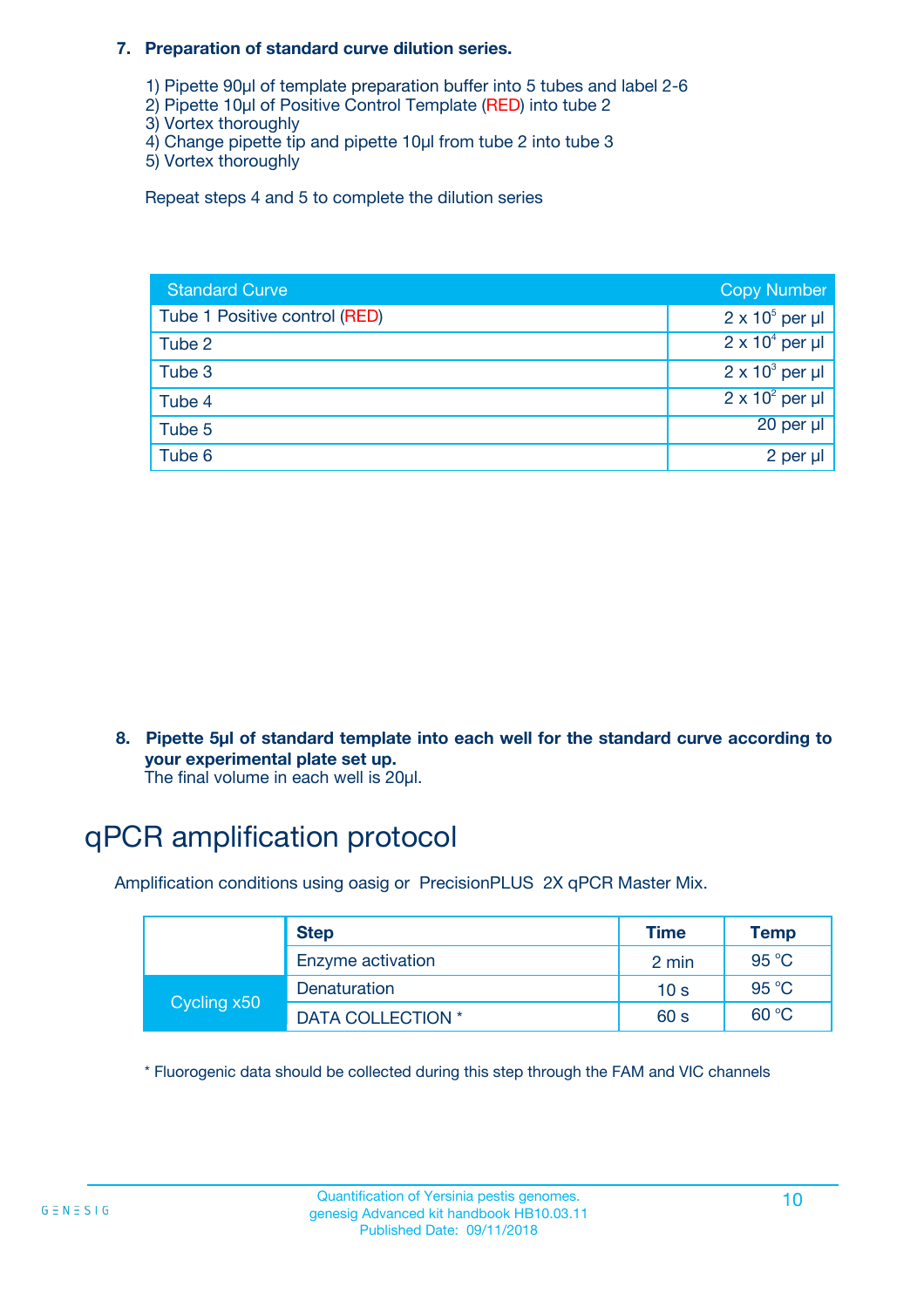# Interpretation of results

| <b>Target</b><br>(FAM) | <b>Internal</b><br>control<br>(NIC) | <b>Positive</b><br>control | <b>Negative</b><br>control | Interpretation                                                                                                  |
|------------------------|-------------------------------------|----------------------------|----------------------------|-----------------------------------------------------------------------------------------------------------------|
| $\leq 30$              | $+ 1 -$                             | ÷                          |                            | <b>POSITIVE QUANTITATIVE RESULT</b><br>calculate copy number                                                    |
| > 30                   | ٠                                   | ÷                          |                            | <b>POSITIVE QUANTITATIVE RESULT</b><br>calculate copy number                                                    |
| > 30                   |                                     | ÷                          |                            | <b>POSITIVE QUALITATIVE RESULT</b><br>do not report copy number as this<br>may be due to poor sample extraction |
|                        | ÷                                   | ÷                          |                            | <b>NEGATIVE RESULT</b>                                                                                          |
| $+ 1 -$                | $+ 1 -$                             | ÷                          | $\leq$ 35                  | <b>EXPERIMENT FAILED</b><br>due to test contamination                                                           |
| $+$ / -                | $+ 1 -$                             | ÷                          | > 35                       | $\star$                                                                                                         |
|                        |                                     | ÷                          |                            | <b>SAMPLE PREPARATION FAILED</b>                                                                                |
|                        |                                     |                            | $+$ /                      | <b>EXPERIMENT FAILED</b>                                                                                        |

Positive control template (**RED**) is expected to amplify between Cq 16 and 23. Failure to satisfy this quality control criterion is a strong indication that the experiment has been compromised.

\*Where the test sample is positive and the negative control is positive with a  $Ca > 35$ , the sample must be reinterpreted based on the relative signal strength of the two results:



If the sample amplifies  $> 5$  Cq earlier than the negative control then the sample should be reinterpreted (via the table above) with the negative control verified as negative.



If the sample amplifies  $< 5$  Cq earlier than the negative control then the positive sample result is invalidated and<br>the result should be determined  $the$  result should be inconclusive due to test contamination. The test for this sample should be repeated.